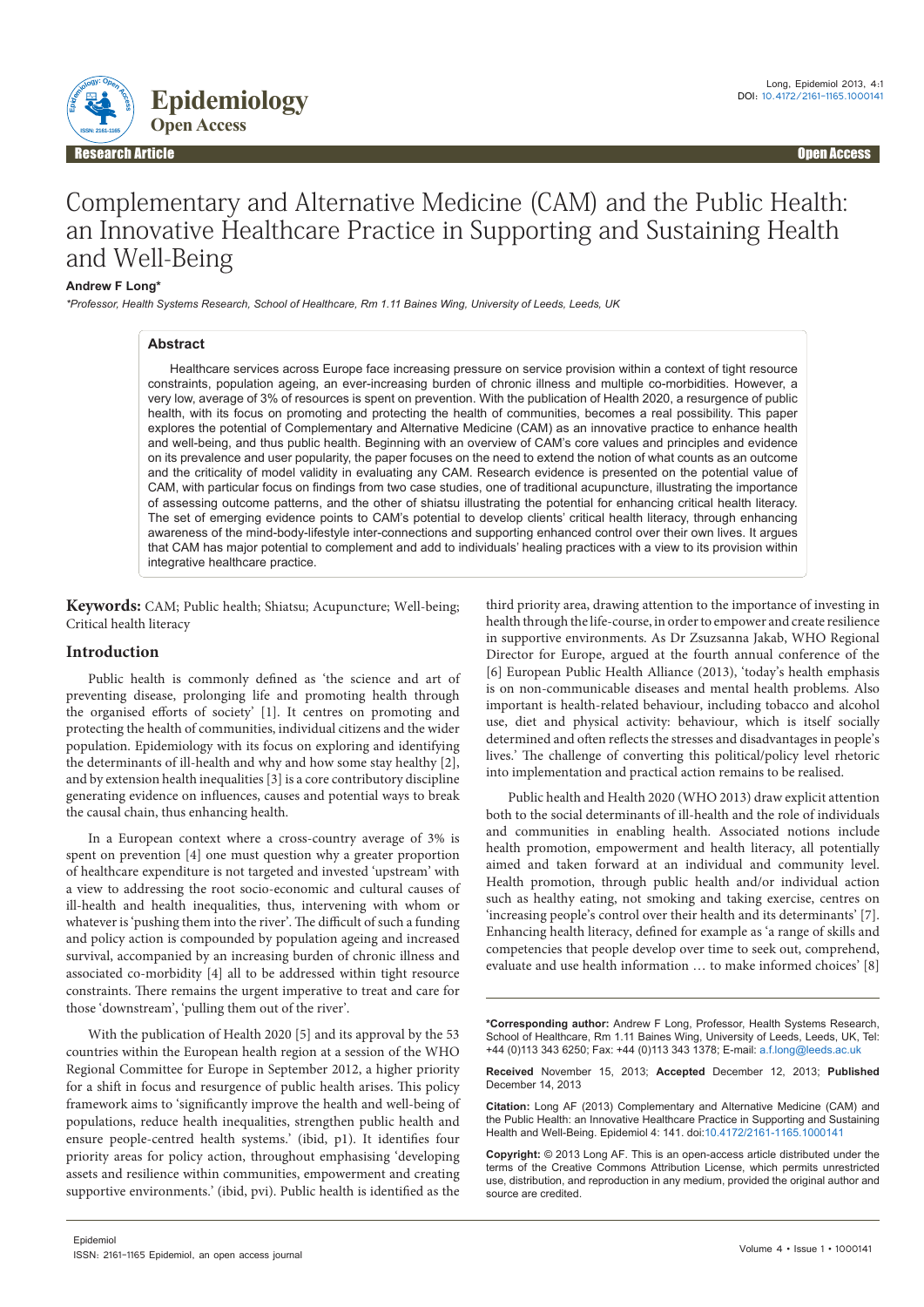becomes a key priority. Health literacy is a possible risk factor of illhealth, leading to attempts to mitigate low health literacy; but it is also an asset to be developed [9], aiming to enhance individuals' sense of control over their own health and their health decision-making. This suggests a need to adopt a 'whole-person' conception and model of (ill-) health and well-being, centred on enhancing people's awareness of their own body, life-style (including diet and exercise) and selfresiliency within the context of individuals' socio-economic-political and cultural life-worlds [10]. Health literacy interventions centre on individuals within their own life-worlds and will lead onto a wider impact on population health. The initiative of 'health-promoting schools' provides one apt example. As [11] Macnab outlines, a 'wholeschool' approach is proposed with a view to provide school children with increased awareness and knowledge to help them improve their own health and well-being, encourage them to adopt a healthy lifestyle and carry this knowledge into their own lives and onto their parents and throughout their lives. As Freedman et al. [12] argue, creating a population 'that is public health literate' and developing individuals' critical health literacy [13] needs to be a major priority, and thus a major 'upstream-targeted' strategy.

Against this background, the discussion paper explores the potential of Complementary and Alternative Medicine (CAM) as an innovative practice to enhance health and well-being. It begins by providing an overview of CAM's core values and principles and evidence on its prevalence, and thus user popularity. Following elaboration of the importance of choice of outcome measures and model validity in evaluating any CAM modality, attention turns to present some research evidence on the potential value of CAM, with particular focus on findings from research studies used as case studies, one of traditional acupuncture and another of shiatsu. In so doing, the paper argues for the potential contribution that CAM modalities can play in promoting health and well-being and enhancing critical health literacy in integrative healthcare provision.

# **Materials and Methods**

A number of different sources informed this paper. Firstly, it draws on the work of eminent scholars in the field of CAM to draw out insights into its definition and core values. Secondly, selective research studies of the prevalence of CAM are used, drawing in particular on the most recent systematic review [14]. The review was undertaken by members of the European research network for complementary and alternative medicine, CAM brella (http://CAMbrella.eu), established under the European Union's Seventh Framework Programme. The group comprised 16 partner institutions from 12 European countries and focused on academic research into, but not the advocacy for, any CAM treatment. The third source uses two research studies which the author either led or was a co-investigator; these are used as case studies to demonstrate the innovative potential of CAM.

The first case study, undertaken in the modality of Traditional Chinese Medicine (TCM) acupuncture, provides insight into the issue of whole person and whole therapy effects [15,16] and the question of what might be appropriate outcomes in evaluating a CAM modality, giving primacy to the user/patient's perspective [17]. The case study explores experiences and perceived benefits to women with Early Breast Cancer (EBC) of a course of TCM (Traditional) Acupuncture (TA) treatment received alongside receipt of chemotherapy [18] an important sub-question was: what are the perceived outcomes the TA practitioners aim to achieve and what outcomes do women value from their treatment? The study involved a small-scale, longitudinal

qualitative study of 14 women with EBC who received up to ten TA sessions from one of two experienced TA practitioners. The women were recruited via their oncologist from two NHS hospital trusts in the North of England and practitioners provided treatment in one of four centres, including private practice. The practitioners were asked to approach treatment as they normally would, thus replicating real world practice (individualised diagnosis and treatment at each treatment). Indepth, intensive interviews were undertaken with the women before, during and post-therapy and with the practitioners before the initial and after the final treatment; the practitioners also kept treatment logs. A grounded theory approach to data analysed was used, with emphasis lying on uncovering meaning and exploring process and change over time. Full detail of the study methods can be found in Price [18,19].

The second case study, undertaken in the modality of shiatsu, a body-based life-energy therapy developed in Japan and influenced by Western knowledge, casts light on the potential of a CAM to enhance critical health literacy. The case study is situated within a wider research study which aimed to provide cross-European insight into patientperceived experiences and effects of shiatsu [20]. The wider study used a longitudinal, observational study design. It was undertaken in three European countries (Austria, Spain and the UK), with accredited and experienced ( $\geq$  2 years in practice) practitioners selected from their national Shiatsu Society, each of which was a member of the European Shiatsu Federation. The clients, all to be18 years or over and receiving shiatsu for any reason were recruited by the practitioners. Following a pre-defined protocol, treatment was to be provided as in normal practice (individualised and reviewed at each treatment session). Treatment included direct energy-based bodywork and, as appropriate, advice-giving on lifestyle and other factors.

Data were collected by self-administered postal-questionnaires (professionally translated into the relevant language) at four points in time: initial ('baseline') recruitment, subsequent to the shiatsu session; four to six days after the initial shiatsu session; and 3 and 6 months later. The content of the questionnaires was grounded in an earlier two-country (Germany and the UK) interview-based study [21]. The questionnaires covered a range of shiatsu-specific and more general areas, such as advice received, changes made (at 3 and 6 months), client 'hopes' from having shiatsu and features of the client-practitioner relationship, and included space for verbatim comments. Data analysis was restricted to those clients who completed all four questionnaires. Over an eleven month period, 948 clients were recruited by 85 practitioners, and 633 clients completed all four questionnaires, a response rate of 67%. Full detail of the study methods can be found in [20] Long.

The case study [22] focuses on a sub-question which arose from a post-hoc investigation of the findings from the lens of critical health literacy. It examines the role of advice-giving and advice-taking over time, with the aim of generating a tentative explanatory framework for the way a CAM modality could enhance individuals' critical health literacy and thus enable and support wider population health benefit. The case study drew on data on factors associated with advicegiving, for example: what clients 'hoped to get from having shiatsu' (at baseline); features of the client-practitioner relationship and advicegiving 'in the (baseline) session'; changes made 'in their life as a result of having these shiatsu treatments' (at 3 and 6 months); and, if they had made any changes, in what area(s), chosen from a list of possibilities (for example, diet, exercise, rest and relaxation) and described 'any other changes' in the space provided.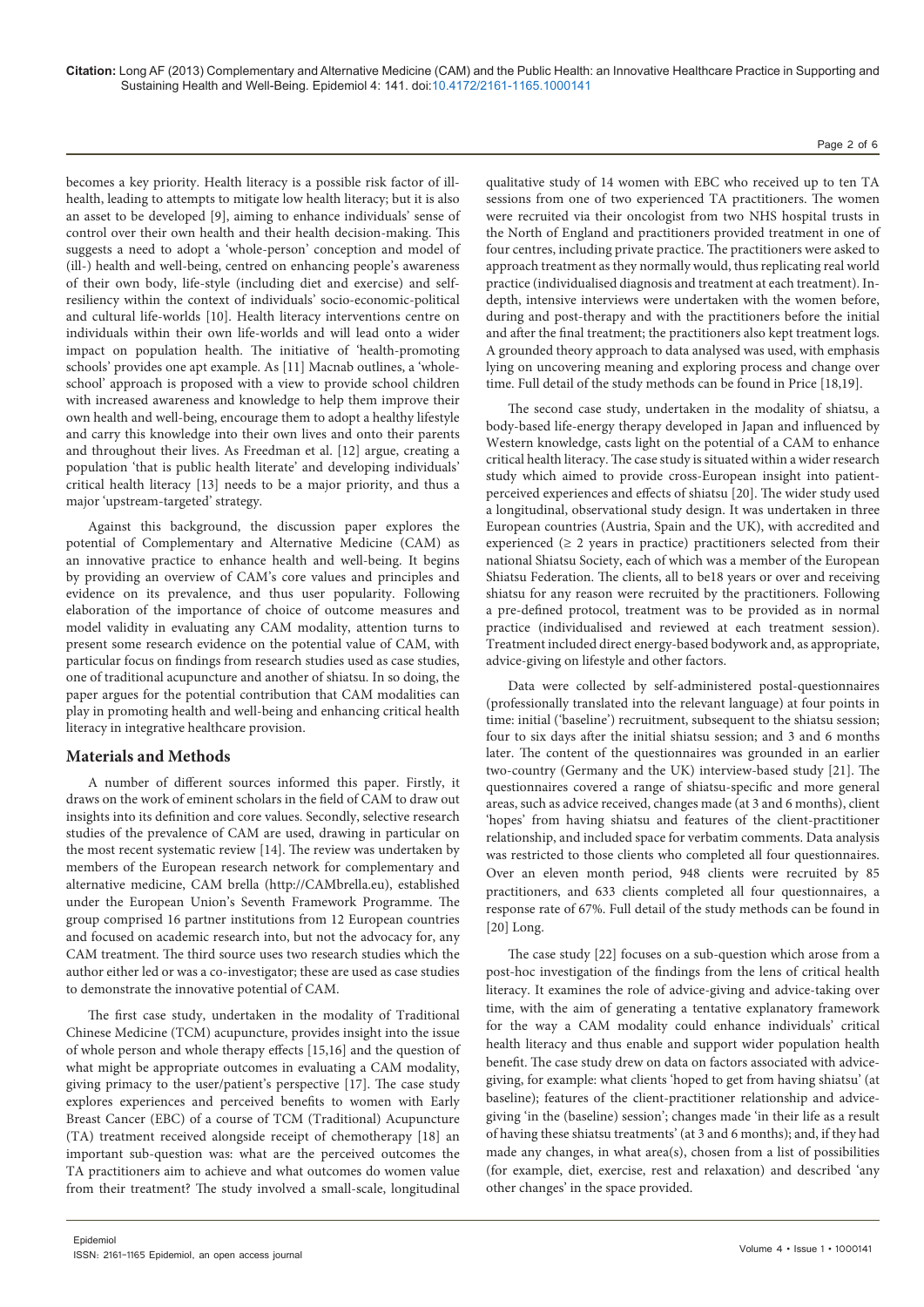# **Findings and Discussion**

# **What is CAM?**

CAM comprises a diverse set of modalities and multiple healing systems. It includes alternative systems of health and healing, involving alternative diagnostic approaches to conventional bio-medicine (for example, Traditional Chinese Medicine (TCM), TCM acupuncture, ayurvedic medicine, homoeopathy) and/or disciplines/modalities (for example, herbal medicine, massage, reflexology, Reiki, shiatsu). One commonly cited definition depicts CAM as 'a group of diverse medical and healthcare systems, practices and products that are not presently considered to be part of conventional (bio-) medicine' [23]. Another definition within the Cochrane Collaboration points to complementary medicine as 'include (ing) all such practices and ideas which are outside the domain of conventional medicine in several countries and defined by its users as preventing or treating illness, or promoting health and well-being. These practices complement mainstream medicine.…' Yet others talk of mind-body interventions (yoga, Reiki, meditation), energy-related modalities (acupuncture, reflexology, shiatsu), body alignment (osteopathy, chiropractic), herbal medicine and nutrition, including dietary supplements available 'over the counter'.

CAM is thus an umbrella terms and multiple definitions are in use both in policy and practice discussions and in the published literature. Most importantly there is a perspective of its being complementary, and not necessarily alternative, to conventional medicine. It thus widens the possible options for individuals in resolving symptoms, coping with ill-health and promoting health and well-being. There is also a highly varied legal context for CAM across countries and diversity in the regulation of CAM practice [24,25]. In the UK, a 'right to practice' is enshrined in English common law and some CAM modalities are taking part in voluntary regulation with the Complementary and Natural Healthcare Council (http://www.cnhc.org.uk/). Commonly in Europe, the USA, Canada and Australia, CAM use is paid for by users, who chooseto access particular CAM modalities for a range of reasons [26,27]. Some are pulled into CAM (attracted to its mode of practice, underlying whole treatment approach), others pushed (experiencing bad side effects from conventional treatments or these not working for them as well as they might), with some being 'last resort' users (tried everything else), others more 'pragmatic' (shopping around to use whatever will help) and yet others being 'committed' users with CAM as a preferred treatment option, though not necessarily only using CAM [28]. Finally, individual users may approach the CAM treatments expecting to be 'done to' or fixed (that is, an individual as a relatively passive recipient); yet others are pro-actively seeking to use it as a form and part of their own self-care (thus, taking an active role), and by implication be more 'open' or 'ready to change' [29,30], including to respond to initiatives to develop their health literacy.

#### **CAM's core principles and values**

Some common principles are evident within the different CAM modalities, all of which are highly apposite for the promotion of individual and community health and well-being: an emphasis on self-healing, holism (a 'whole health' systems approach to health), individualised diagnosis and treatment, treatment centred on the whole person (body, mind and spirit) in their own life context/socioeconomic and politico-environment [31]. For many, a key focus lies on enhancing self-awareness. The core goal involves assisting individuals in uncovering their own healing potential and in opening them up to the possibility of change. Focus lies initially on treating the presenting reasons for seeking treatment (symptoms), then moving

Epidemiol

onto uncovering the underlying problem (a root and branch approach) and assisting the individual to become more aware of their own health and ways to sustain health and well-being. Desired outcomes include: resolving initial symptoms; raising individuals' awareness and understanding of their own body and factors affecting this, in the context of their own life situation; maintaining good health; and, supporting good health practices.

# **CAM prevalence**

There is good evidence of high citizen popularity and use of CAM. For example, a US study reported 65 visits monthly per 1000 population to a CAM practitioner, compared with 113 visits per 1000 to see a primary care physician [32]. Looking Europe-wide, the European Information Centre for CAM (undated) estimates that more than 100 million EU citizens are 'regular' users of CAM, used predominantly for the treatment of chronic conditions. There is however no definitive or accepted estimate of the prevalence of CAM across the European Union. Study reports are compounded by measurement differences; some report use 'over the last 24 hours', others 'during the last year' or 'ever use'. In addition, what is defined or measured as 'CAM use' varies (for example, whether 'prayer' is included or different forms of manual manipulation are differentiated), and whether or not the 'CAM' is provided by a practitioner who has undergone an extensive period of recognised and accredited education and training in the modality or a short course on the CAM technique (for example, needling).

Notwithstanding these difficulties, there are a number of valid and replicable national surveys of CAM prevalence. Thomas and Coleman [33] drawing on a national Omnibus survey covering England, Wales and Scotland, estimated that 10% of the general population had 'received any CAM in the last year' and 6.5% had used one of five main therapies: acupuncture, homoeopathy, chiropractic, osteopathy or herbal medicine. Other evidence can be found in systematic reviews. Frass et al. [34] reported that prevalence rates in each of the 16 included studies (including ones from the USA and Canada) ranged from 5-75%. The most commonly used therapies were chiropractic manipulation, herbal medicine, massage and homoeopathy.

To gain a better understanding of the prevalence of CAM in the EU, the CAM brella research network undertook a systematic review of 87 published studies on the prevalence of CAM within and across EU member states. Eardley et al. [14] concluded that 'CAM prevalence across the EU is problematic to estimate because studies are generally poor and heterogeneous. A consistent definition of CAM, a core set of CAMs with country specific variations and a standardised reporting strategy to enhance the accuracy of data pooling would improve reporting quality.' They inferred that across EU member countries the overall reported prevalence rate of 'any type of CAM at any time' ranged from 0.3% to 86%, with wide variation in prevalence rates in specific countries and for reported therapies. The top five most commonly reported therapies were: herbal medicine, homoeopathy, chiropractic, acupuncture and reflexology. Dietary supplements were also commonly used, though it was not evident if these were bought over the counter or prescribed within a CAM consultation.

It is important to reflect that this widespread usage and popularity of CAM is situated within a context of a slowly emerging evidence base of the benefits of particular CAM modalities, their safety, effectiveness and cost-effectiveness [35,36]. Moreover, individuals may be using CAM alongside conventional treatments and paying for their treatment. At the same time, there is a varying picture of the recognition of CAM and its benefits by medical practitioners, along with a reluctance to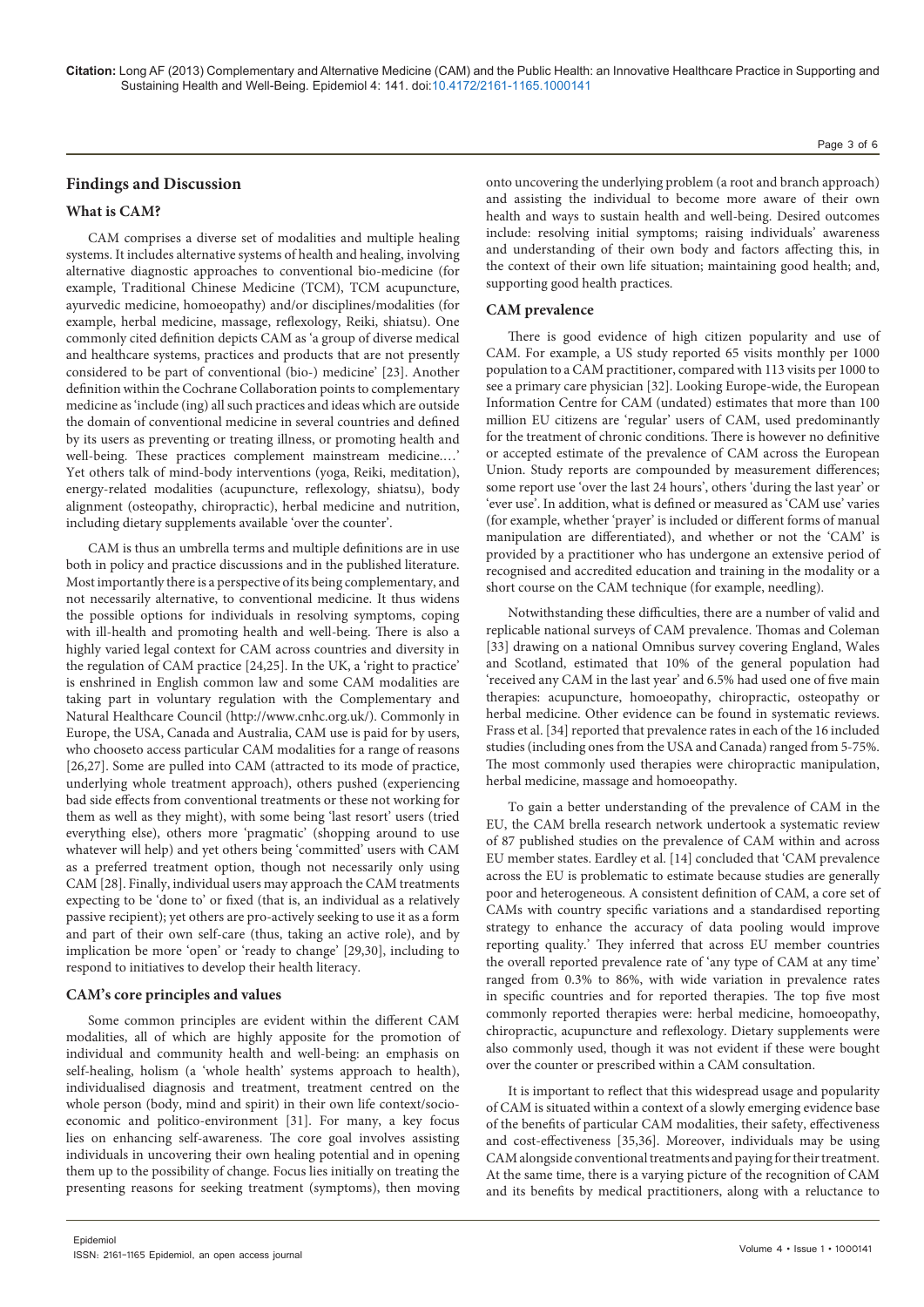mention or suggest exploring other treatment options such as CAM to their patients [37]. This co-exists with a hesitancy or avoidance by their patients to tell the medical practitioner either about their use of CAM or to ask about its possible benefits in treating the illness.

### **CAM as innovative healthcare practice**

What then is the potential for complementary and/or alternative ways to treat and address ill-health and support and sustain health and healing? CAM practitioners are quite explicity about the potential that they see, as is evident from ways that they promote their particular modality and associated treatments. These talk in terms of their treatment: seeing the individual as a whole person in her/his life-world; addressing and helping with symptoms of particular conditions; getting to the root of the problem; maintaining and promoting a good sense of health and well-being; and supporting individuals to (re-) gain greater control over their health and finding ways to cope that work for them.

There is a strong body of emerging evidence to support these perceptions. To try to offset increasing poly-pharmacy (persons using five or more drugs at one time) increasingly evident in the context of older persons with multiple co-morbidities, estimated at 40% of US seniors, [38] Jacobs and Fisher point to evidence, for example, on the potential of mind-body interventions, to assist in stress reduction with consequent beneficial effects on blood pressure levels and risk of heart attacks. There is also good evidence of the effectiveness of acupuncture to treat chronic knee, low back and neck pain, and a potential role in treating gastro-oesophageal reflux disease. Alongside this explicit use of CAM modalities, the potential to reduce or avoid statin use is evident through sound and comprehensive self-care information. As they argue, this range of examples suggest the importance and need (and potential cost savings) of giving more attention to non-drug alternatives to address the challenges of multi-morbidity.

Evaluations of the effectiveness of CAM must however be cognisant of and address two major issues: outcome measures used in the evaluation study and model validity. Each is illustrated in the following two case studies. The first issue centres on 'what counts' as an effect/ outcome. Long [17] argued that at least three broad types of effects need to be measured: those arising from (i) the philosophy of health and healing and mode of practice; (ii) the client-practitioner relationship; and (iii) the specific techniques used by the modality to enhance the healing process (for example, bodywork, needling). To these one must add effects arising from the wider treatment environment as a health environment [39]. Allied to this is the importance of exploring what patient's value, and thus recognising the credibility and validity of 'selfreported perceptions'. Moreover, in order to appropriately measure the effects of a particular CAM, modified or new (outcome) measurement tools may be a need to be developed [16,40] and potentially modalityspecific tools.

The second issue, of model validity, is closely linked. As Verhoef et al. [16] powerfully argue in the context of the relevance of randomised controlled trials to CAM,CAM modalities tend to comprise whole systems of health and healing, including inter alia approaches to provide individualised diagnosis and treatment. This points to the criticality of evaluating the whole CAM modality system, as practised (for example, TA not sham acupuncture or point acupuncture [41,42], ensuring good model validity between the evaluation design and modality's theory and practice. Taking these two issues together suggests the importance for CAM evaluation research to assess the 'whole system' effects, not just the 'specific' effects, such as symptom resolution but on to effects that embrace the whole system and whole experience of treatment.

# **Case study one: Broadening outcomes perspective**

In her wider research, [19] Price illustrated evidence from biomedical research in breast cancer on the high incidence of a wide range of symptom and treatment side-effects. In EBC, examples include nausea, insomnia and emotional upset, with Cancer-Related Fatigue (CRF) being most reported. However, rather than occurring singly and in isolation, women diagnosed with breast cancer tend to experience these symptoms in clusters (CRF and nausea and pain), at the same time as facing existential issues arising from their life-threatening diagnosis. Moreover, during chemotherapy these symptom clusters fluctuate unpredictably. However, much biomedical research measures the incidence or change in these symptoms/side-effects singly, one symptom at a time, not as a symptom cluster, and tends to measure them at one point in time. It would thus seem highly appropriate to explore the effect of a CAM modality (here, TA) with its whole-person orientation in helping to mollify these effects, alongside inducing other patient benefits and through a prospective study design.

In the small-scale longitudinal study [18], women reported both general ('feeling better generally') and specific benefits ('it helped with lots of different things', for example, bloating, sleep patterns, achy joints). They also talked about broader benefits (such as 'being more relaxed', 'more balanced', 'calmer', 'having more energy') and the anticipatory effect of receiving an intervention that they thought might be beneficial. A highly valued outcome was enabling coping through the alleviation of symptoms and increased well-being.

Through their model of practice, practitioners attempted to deal with the presented symptom clusters the women described, most commonly fatigue and emotional upset along with disturbed sleep. While addressing these multiple problems, the practitioners also sought to achieve broad, whole-person effects, in particular, drawing attention to 'enable coping'. Their focus lay on 'resolving outcome patterns' in response to the woman's reported symptom clusters. Such wider effects were strongly valued by the women, along with 'being able to have space and time' during the therapeutic encounter to develop resources to 'carry on as normal'.

This research provides a vivid demonstration of how the way the CAM whole-system effects are experienced and realised within a practice context. The findings demonstrated TA practitioners treating patient concerns, leading onto the achievement of broader, nonsymptom specific outcomes. The women valued the whole experience of TA and reported receiving considerable benefit from it, providing further evidence of TA as a supportive treatment provided in an integrative manner for women during chemotherapy. Moreover, the research gives strong support to the argument for the need to look beyond single symptom resolution to outcome patterns and broader whole-person effects.

# **Case study two: Developing critical health literacy**

Long's [20] longitudinal study provided cross-European evidence on client-reported effects, both positive and negative, of shiatsu over time, as delivered and received within routine practice for clients coming to shiatsu for whatever reason. The results demonstrated a set of interconnected and consistent evidence of client-perceived, beneficial effects in the short and longer term, as measured by changes in symptom severity, shiatsu-specific measures, the uptake of advice, primary care use, meeting expectations and satisfaction levels.

One key finding, raising the question of why and a need for further exploration, related to advice-giving and advice-taking. At baseline,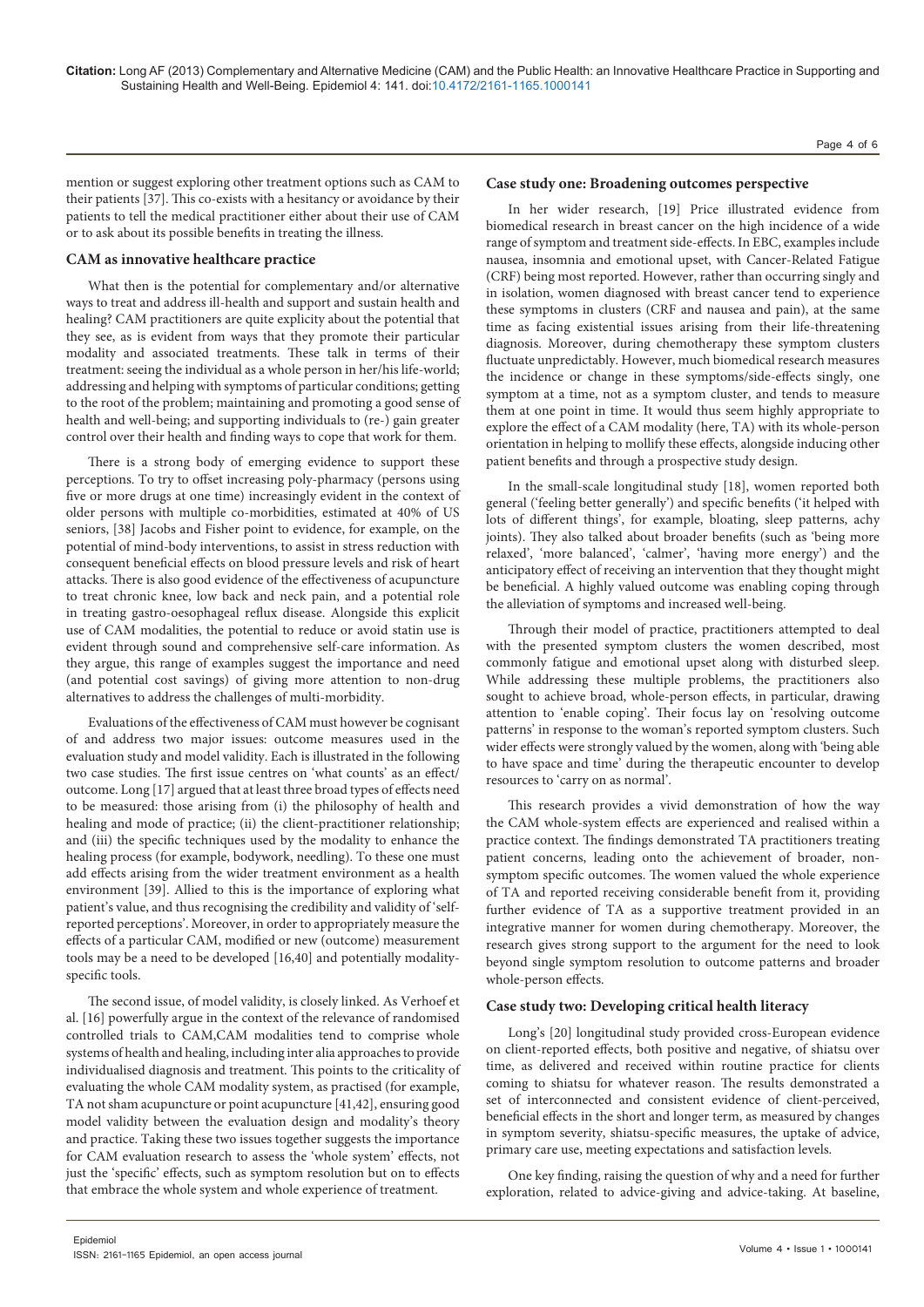three-quarters of the 633 clients reported that they received advice from the shiatsu practitioner, on exercise, diet, posture, points to work on at home or other ways of self-care. At six months follow-up, around four-fifths reported making changes to their lifestyle 'as a result of having shiatsu treatment', including taking more rest and relaxation or exercise, changing their diet, reducing time at work and other changes such as increased body/mind awareness and levels of confidence and resolve.

To explore this question further, a sub-set of the data was reanalysed through the lens of health literacy and the key features of shiatsu's philosophy and mode of practice [22]. The study results point to clients' developing awareness and knowledge of the way they lived their lives (what they ate, exercise taken, self-care) and body awareness occurring through practitioners' giving tailored individualised advice in relation to the client's presenting reasons for treatment. Such advice-giving also occurred in a treatment context that clients described in highly positive terms, involving 'listening' and 'accepting' and treatment as being provided by a skilful, warm and trusted practitioner. Client reports of making substantial changes to their lifestyle 'as a result of having shiatsu' are indicative of acting on their knowledge onto emerging critical health literacy, leading to thoughtful health-related decisionmaking. For example, clients expressed enhanced self-confidence and 'being more able to help myself',' along with increased understanding and awareness of their body.

Building on the findings, [22] Long drew up an explanatory model of possible ways that a CAM therapy could contribute to health promotion with a view to guide future research. Key contextual (and enabling) factors suggested included 'openness' and 'readiness to change' previously experienced treatment benefits and a supportive treatment environment. Possible mechanisms or ways through which the experienced changes and benefits might be realised was argued to comprise: the nature and style of the treatment sessions; relationshipbuilding; the practitioner and client working together; and experience of accumulated benefits from the treatments. Through working together, an enhanced sense of control was brought about, itself enabling critical health literacy.

Engagement with the practitioner and the CAM modality was thus critical, through being open to change and taking greater responsibility for their own health. The study thus points to the importance of features of the CAM modality (philosophy, model and mode of practice) together with the way it is delivered (treatment environment, features of the practitioner-client encounter) and characteristics of the client (seeking help, openness and Rollni to change) interacting to facilitating advice-taking and critical health literacy.

In conclusion, this paper aimed to provide insight into CAM, its core values, principles and key issues to address when evaluating any CAM modalities and presented emerging evidence on CAM's effectiveness and innovative potential in enabling, supporting and enhancing people's health and well-being and thus the public health. Emerging evidence demonstrates the CAM's potential to enhance healthcare systems, not just to resolve symptoms (in the short and longer term) but also to enable and promote personal and community health and well-being. Its mode of practice and engagement with the client (individualistic diagnosis and treatment, listening, hearing and sharing) and holistic orientation (seeking to address the underlying root of the presented symptoms) leads onto increasing self-awareness and understanding about the mind-body connection within the context of individuals' own life-worlds. In this manner CAM modalities are enabling individuals to (re-)gain greater control and make active choices to support their own health and well-being.

This emerging evidence base raises the wider issue of increasing access to CAM through a closer relationship with the dominant, biomedical healthcare system and for CAM to be accessed and used in conjunction with or alongside conventional care, in an integrative care model [43] for a person with an acute or chronic condition. But as Lovell [44] argues, healthcare providers (including funders) may need to learn more about CAM. Alongside, it is useful to note the findings from Willis and Rayner [45] who report that integrative medical practitioners are tending to adopt a public health stance in their work, re-orienting their focus from cure to prevention, with an increased focus on lifestyle and other advice within the context of the individual's life-world. Finally, one can only speculate on what the potential benefits might be for patients, enhanced critical health literacy and the public's health, if CAM modalities were routinely available within health systems, in a context of integrative, collaborative care, rather than as an add-on pursued by individuals seeking an alternative approach or trying to cope with side-effects of treatments [46,47].

#### **Acknowledgements**

Grateful acknowledgement is made for funding that enabled the research on shiatsu (the European Shiatsu Federation) and traditional acupuncture (School of Health, University of Leeds, PhD bursary), all the study participants, and to the European Public Health Alliance (for initial elaboration of the argument outlined in this paper).

#### **References**

- 1. [Acheson D \(1998\) Public Health in England. London, Department of Health.](http://webarchive.nationalarchives.gov.uk/)
- 2. [Antonovsky A \(1979\) Health Stress and Coping. Jossey-Bass Publishers, San](http://trove.nla.gov.au/work/7249690?selectedversion=NBD1463125)  Francisco and London.
- Wilkinson D, Pickett K (2009) The Spirit Level: Why More Equal Societies Almost Always Do Better. London, Allen Lane.
- 4. [Pomerleau J, Knai C, Nolte E \(2008\) The burden of chronic disease in Europe.](http://www.euro.who.int/__data/assets/pdf_file/0006/96468/E91878.pdf)  In: Nolte E, McKee M (eds). Caring for People with Chronic Conditions: a Health System Perspective, Oxford, Oxford University Press.
- 5. [World Health Organisation \(WHO\) \(2013\) Health 2020: A European Policy](http://www.euro.who.int/en/who-we-are/governance/regional-committee-for-europe/sixty-second-session/documentation/working-documents/eurrc629-health-2020-a-european-policy-framework-supporting-action-across-government-and-society-for-health-and-well-being)  Framework Supporting Action across Government and Society for Health and Well-Being. Copenhagen, WHO Regional Office for Europe.
- 6. [European Public Health Alliance \(2013\) Brave New World: Inclusive Growth](http://www.epha.org/spip.php?article5387)  and Well-Being or Vested Interests and Lost Generations? Brussels, European Public Health Alliance.
- 7. [Kickbusch I \(2003\) The contribution of the World Health Organization to a new](http://www.ncbi.nlm.nih.gov/pubmed/12604477)  public health and health promotion. Am J Public Health 93: 383-388.
- 8. [Zarcadoolas C, Pleasant A, Greer DS \(2005\) Understanding health literacy: an](http://www.ncbi.nlm.nih.gov/pubmed/15788526)  expanded model. Health Promot Int 20: 195-203.
- 9. [Nutbeam D \(2008\) The evolving concept of health literacy. Soc Sci Med 67:](http://www.ncbi.nlm.nih.gov/pubmed/18952344)  2072-2078.
- 10. [Rubinelli S, Schulz PJ, Nakamoto K \(2009\) Health literacy beyond knowledge](http://www.ncbi.nlm.nih.gov/pubmed/19641846)  and behaviour: letting the patient be a patient. Int J Public Health 54: 307-311.
- 11. [Macnab A \(2013\) The Stellenbosch consensus statement on health promoting](http://www.ncbi.nlm.nih.gov/pubmed/23563782)  schools. Glob Health Promot 20: 78-81.
- 12. [Freedman DA, Bess KD, Tucker HA, Boyd DL, Tuchman AM, et al. \(2009\)](http://www.ncbi.nlm.nih.gov/pubmed/19362698)  Public health literacy defined. Am J Prev Med 36: 446-451.
- 13. [Nutbeam D \(2000\). Health literacy as a public health goal: a challenge for](http://heapro.oxfordjournals.org/content/15/3/259.abstract)  contemporary health education and communication strategies into the 21st century. Health PromotInternation15: 259-267.
- 14. [Eardley S, Bishop FL, Prescott P, Cardini F, Brinkhaus B, et al. \(2012\) A](http://www.ncbi.nlm.nih.gov/pubmed/23883941)  systematic literature review of complementary and alternative medicine prevalence in EU. Forsch Komplementmed 19 Suppl 2: 18-28.
- 15. [Verhoef MJ, Lewith G, Ritenbaugh C, Boon H, Fleishman S, et al. \(2005\)](http://www.ncbi.nlm.nih.gov/pubmed/16150375)